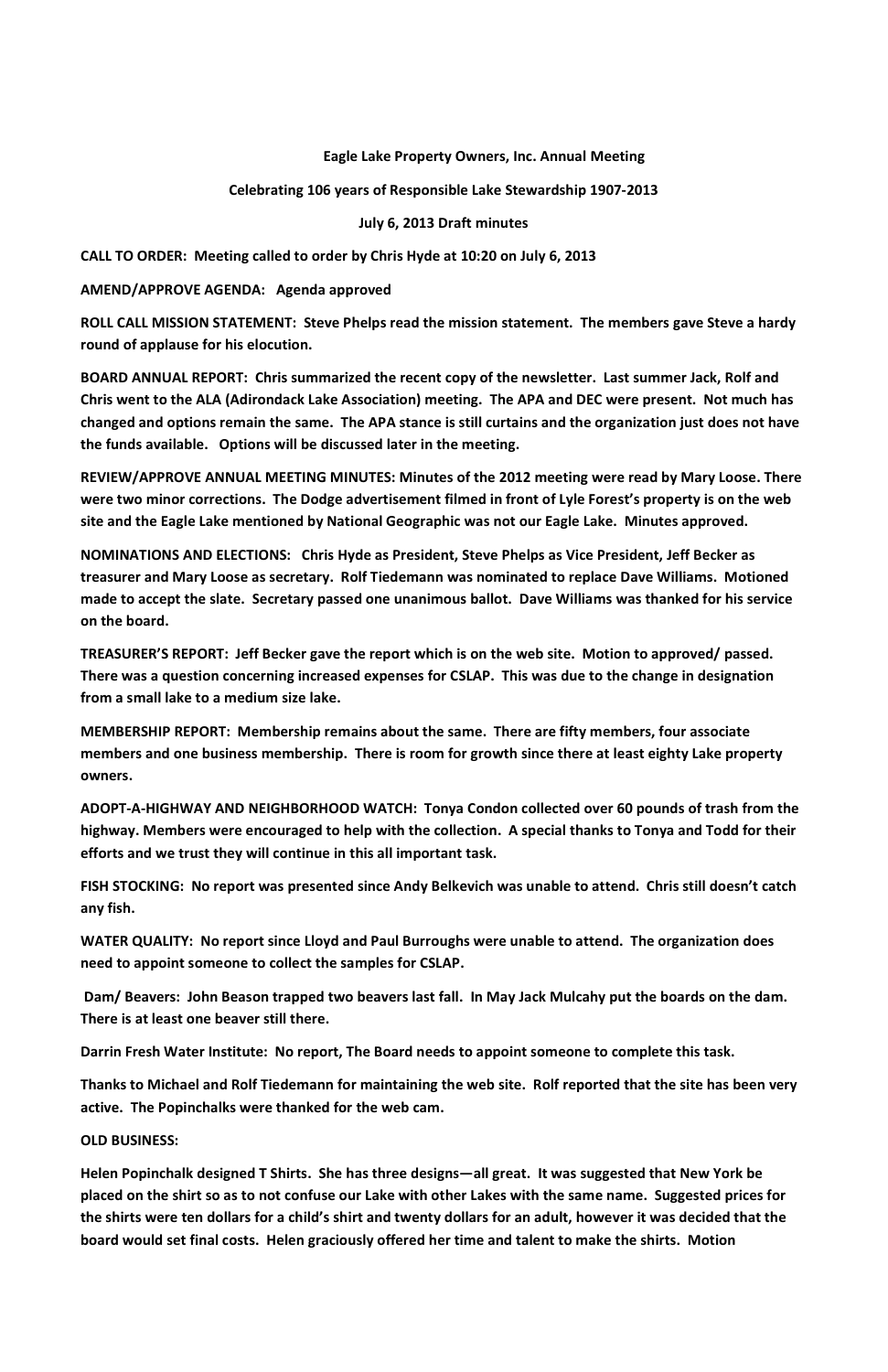**made/passed to begin making shirts. Members present ordered various sizes and styles. All members were very impressed with Helen's talent and offer to create the T Shirts. Shirts will be available at the next meeting.**

**We still have mugs and post cards. Three cards for a dollar and five dollars for the mugs.**

# **NEW BUSINESS:**

**Chris outlined the various options for dealing with the milfoil in the Lake. He summarized these options in the last newsletter.**

**Continue to work with the APA and submit a permit application for the Fox Island site that meets the APA guide lines**

**Submit multi site application (more than likely will be denied)**

**Do a Lake wide hand harvesting campaign. This will cost about 80,000. We don't have the money.**

**Do nothing—perhaps we should leave our options open.** 

**After much discussion considering the pros and cons of each option the question was tabled until next year. The organization will basically follow the wait and see option or number four. It was felt that if we spent the 30,000 on any of the other options it would not be effective in the long run.** 

**Buoys marking the milfoil sites will be placed in the lake, however it is the organizations responsibility if someone is hurt. Rolf reported that three of the buoys have been vandalized so please be careful and don't speed near the milfoil areas. Let renters know about the milfoil.**

**The Gooseneck water supply was discussed and the problems with forming a new water district. It was noted that this is not part of the mission of the Lake Association however it does affect residents on the Lake and those now using town water.**

**All members wanted to wish Paul Burroughs the best. A card will be sent.**

**The Annual meeting for 2014 was set for July 5th 2014.**

**Everyone wished Chris a Happy Birthday and cupcakes were enjoyed by all.**

**Respectfully submitted**

**Mary Loose, Secretary**